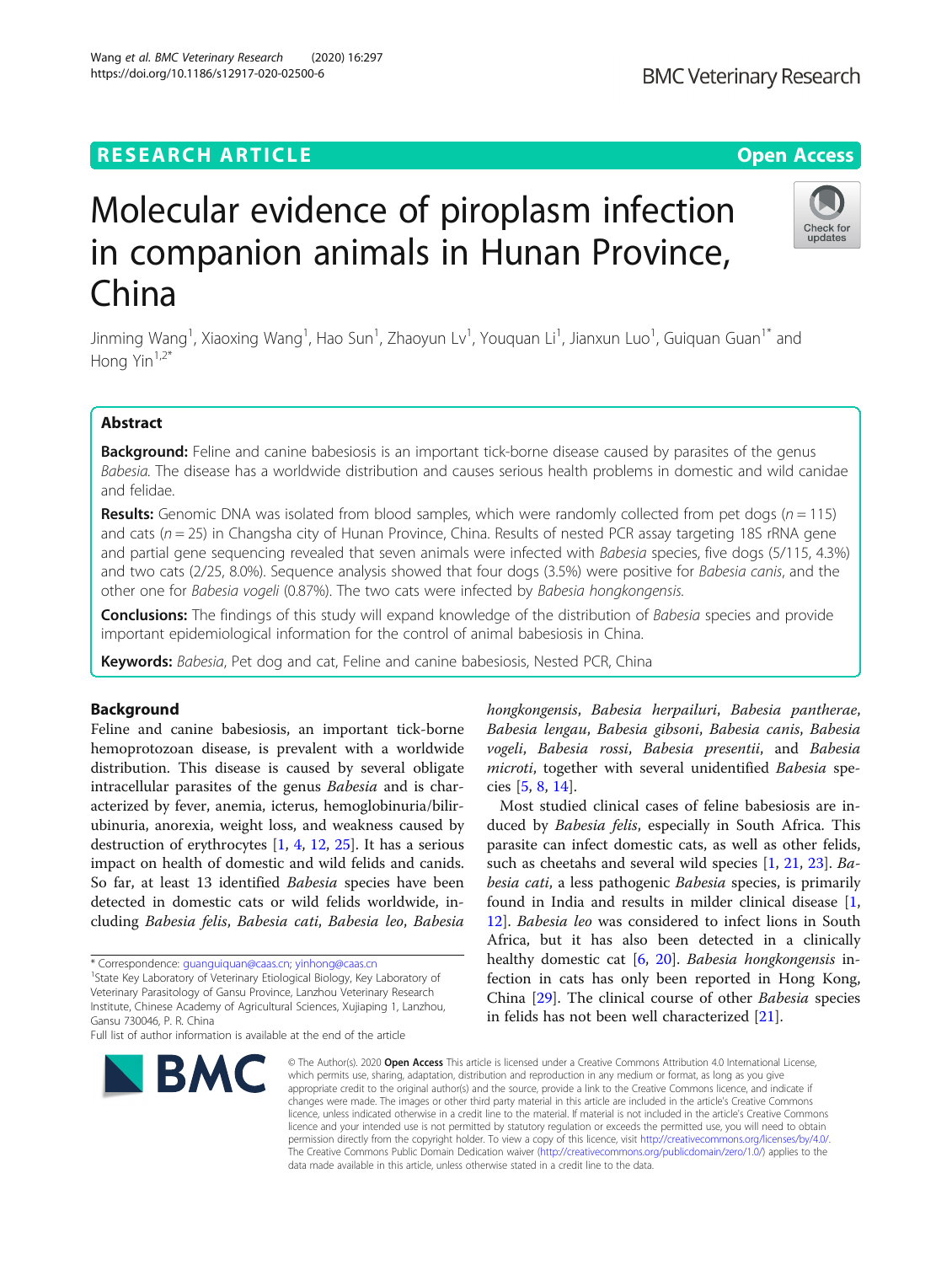Compared with feline babesiosis, the pathogens, clinical descriptions and geographic distributions of canine babesiosis are well-documented. Three large Babesia species have been identified in dogs, B. canis, B. rossi, and B. vogeli. In addition, an unnamed Babesia species that is closely related to Babesia bigemina, has been described in North Carolina in the United States [\[4](#page-3-0), [11](#page-3-0), [12](#page-3-0), [22\]](#page-4-0). Babesia vogeli is widespread in the tropical, subtropical and temperate areas of the world. Babesia canis and B. rossi are distributed mainly in Europe and Southern Africa, respectively [[12\]](#page-3-0). There are three small *Babesia* species that can infect canids [\[16](#page-4-0)]. Babesia gibsoni has a worldwide distribution and is a major pathogen of canine babesiosis [[32](#page-4-0)]. Babesia conradae has not yet been reported outside California [[15](#page-3-0)]; Babesia vulpes has been reported in canids in Spain, Italy, Portugal, Croatia, Germany, and the USA [[2](#page-3-0), [3](#page-3-0), [7](#page-3-0)].

Since 1985, when Lv et al. diagnosed two cases of canine babesiosis caused by *B. gibsoni* in China  $[28]$  $[28]$ , this disease has been reported in several provinces across China, including Jiangsu [[17\]](#page-4-0), Jiangxi [\[33](#page-4-0)], Zhejiang, Anhui, Henan, Shaanxi, Liaoning, Shandong, and Qinghai [\[24](#page-4-0), [26](#page-4-0)]. These reports have revealed that B. gibsoni, B. vogeli, and B. canis are the causative agents of canine babesiosis in those investigated regions. For feline babesiosis, there is a lack of case reports and pathogen detection in mainland China. However, limited information is available on the prevalence of canine and feline Babesia in Hunan Province of China. In the present study, the status of Babesia infection was investigated using 115 blood samples from pet dogs and 25 from cats located in Changsha city of Hunan Province, China.

## Results

Results of the nested PCR revealed that the percentage of blood samples containing piroplasms was 4.2% (5/ 115) in domestic dogs and 8.0% (2/25) in cats. To classify the Babesia species detected in this study, long fragments of the 18S rRNA gene (approximately 1400 bp) were successfully amplified from each positive sample for Babesia (Table 1). Results of the sequence analysis were identical to those for the short sequences. The sequences (MH143390–MH143393) shared 99.4–99.9% identity with *B. canis* derived from dogs in Croatia (AY072926) and Estonia (KT008057). Sequences of MH143394 determined in a poodle dog shared 99.6– 99.9% identity with B. vogeli (KY290979, AY072925, AY371198). The two isolates (MH143396, MH143397) from cats were closely related to B. hongkongensis (JQ867356), with 99.6–99.9% sequence identity. Finally, a phylogenetic tree was constructed using the neighbor joining method of MEGA7. The result indicated that the 18S rRNA gene sequences obtained in this study and previously deposited in GenBank were divided into six groups: B. canis, B. vogeli, B. rossi, B. conradae, B. gibsoni and *B. hongkongensis* (Fig. [1\)](#page-2-0). These data indicate that three Babesia spp. infective to dogs or cats were identified in this study.

#### **Discussion**

The prevalence of several tick-borne diseases, caused by Anaplasma phagocytophilum, Rickettsia helvetica, Borrelia burgdorferi and B. canis, is closely related to the spatial and temporal distribution of competent vector ticks in specific regions [\[10](#page-3-0), [13](#page-3-0)]. The majority of investigations of canine piroplasmosis have been performed during the spring or autumn, the seasons of highest vector tick activity. It has been previously reported in China that the prevalence of  $B$ , gibsoni and  $B$ , vogeli is  $1.5-$ 11.86% and 1.2–11.3%, respectively [\[9](#page-3-0), [18](#page-4-0), [30](#page-4-0), [33](#page-4-0)]. In 2019, 130 blood samples were randomly collected from pet dogs in Henan Province to investigate the infection status of piroplasms during the winter. Babesia canis infective to dogs was identified for the first time in China, with a prevalence of 8.8% [\[26\]](#page-4-0).

In this study, to evaluate the infection status of piroplasms, a small scale investigation using a nested PCR assay combined with gene sequencing was performed in companion animals in Hunan Province. The prevalence of Babesia spp. infections in dogs and cats were 4.3 and 8.0%, respectively, which indicated that there is a prevalence of canine and feline Babesia infection in this area.

Table 1 Clincial information on the pet animals and the Babesia spp. identified in the present study

|                | Samples ID            |                 |        | Clinical signs         | Size of PCR product (bp) | Identified pathogens Accession number |                    |
|----------------|-----------------------|-----------------|--------|------------------------|--------------------------|---------------------------------------|--------------------|
| <b>Species</b> | Animal breed          | Age             | Sex    |                        |                          |                                       |                    |
| Dog            | Miniature schnauzer   | 11 month Female |        | Fever and cough        | 407, 1405                | B. canis                              | MH143375, MH143390 |
|                | Japanese Spitz        | 3 year          | Male   | lethargy               | 408, 1419                | B. canis                              | MH143376, MH143391 |
|                | Chinese Field Dog     | 5 year          | Male   | Fever                  | 408, 1406                | B. canis                              | MH143377, MH143392 |
|                | Border collie         | year            | Female | No signs of babesiosis | 407, 1405                | B. canis                              | MH143378, MH143393 |
|                | Poodle                | 7 year          | Female | Loss of appetite       | 405, 1404                | B. vogeli                             | MH143379, MH143394 |
| Cat            | Garfield              | 3 month         | Male   | No signs of babesiosis | 403, 1413                | B. hongkongensis                      | MH143381, MH143396 |
|                | British shorthair cat | 7 month         | Female | No signs of babesiosis | 403, 1400                | B. hongkongensis                      | MH143382, MH143397 |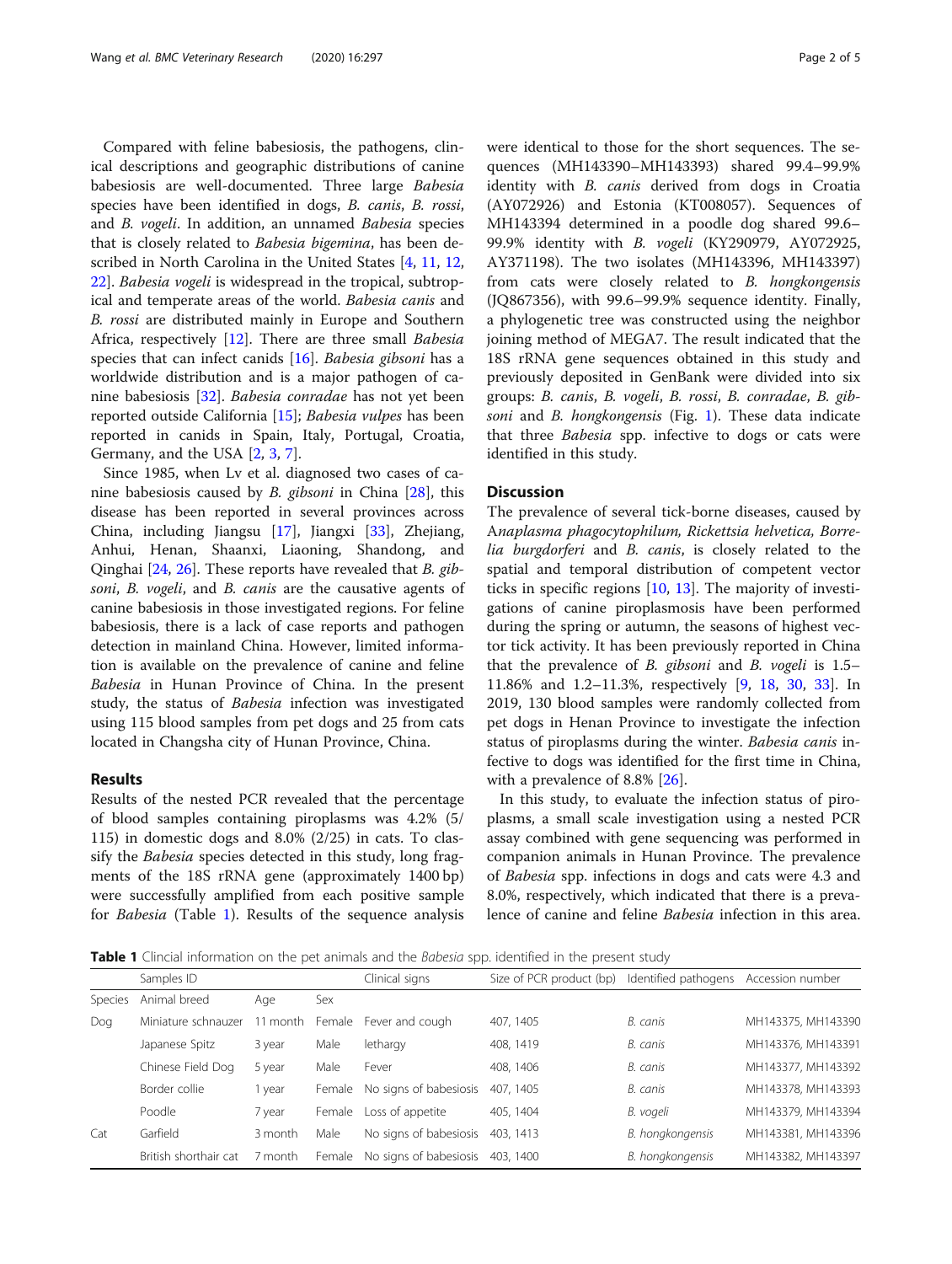<span id="page-2-0"></span>

On the basis of sequence alignment, two canine Babesia species (B. canis, B. vogeli) and one feline Babesia species (B. hongkongensis) were identified in the dog and cat samples, respectively. No B. gibsoni infection was identified in these dogs, but one dog (0.87%) was infected by B. vogeli.

The fact that the pet dogs studied have never travelled outside Changsha city suggested that these parasite infections were locally acquired and endemic in this area. A novel Babesia species was identified in a free-roaming cat and named B. hongkongensis which was previously descried as a feline Babesia in China by Wong et al. [[29\]](#page-4-0). In this study, this species was also identified in two cat samples (8.0%). However, the vector tick of B. hongkongensis is unknown, and this needs to be investigated in the future.

## Conclusion

This study has demonstrated a prevalence of Babesia infection in pet dogs and cats. The three previously recorded canine and feline Babesia species (B. vogeli and B. canis and B. hongkongensis) are also prevalent in Hunan Province, China. These data provide valuable

information on the distribution of canine and feline Babesia species in China.

#### Methods

## Sample collection and DNA extraction

Between October 2017 and May 2018, 140 blood samples were randomly collected from pet animals, including 115 dogs (61 males and 54 females, 2 months to 16 years old) and 25 cats (nine males and 14 female, 2 months to 5 years old) in animal hospital located in Changsha in the Hunan Province, China. Blood samples were collected in EDTA-coated vacutainer tubes and transported to the laboratory in iceboxes. Genomic DNA was extracted from 200 μL of each blood sample using a commercial DNA extraction kit according to the manufacturer's instructions (Qiagen DNA blood minikit, Germany).

### Nested PCR for detection of piroplasms infection

A nested PCR (nPCR) that is universal for piroplasms was used to detect piroplasms infective to dogs and cats as previously reported  $[26, 27, 31]$  $[26, 27, 31]$  $[26, 27, 31]$  $[26, 27, 31]$  $[26, 27, 31]$  $[26, 27, 31]$ . Briefly, a set of primers (Piro1-S: 5′-CTTGACGGTAGGGTATTGGC-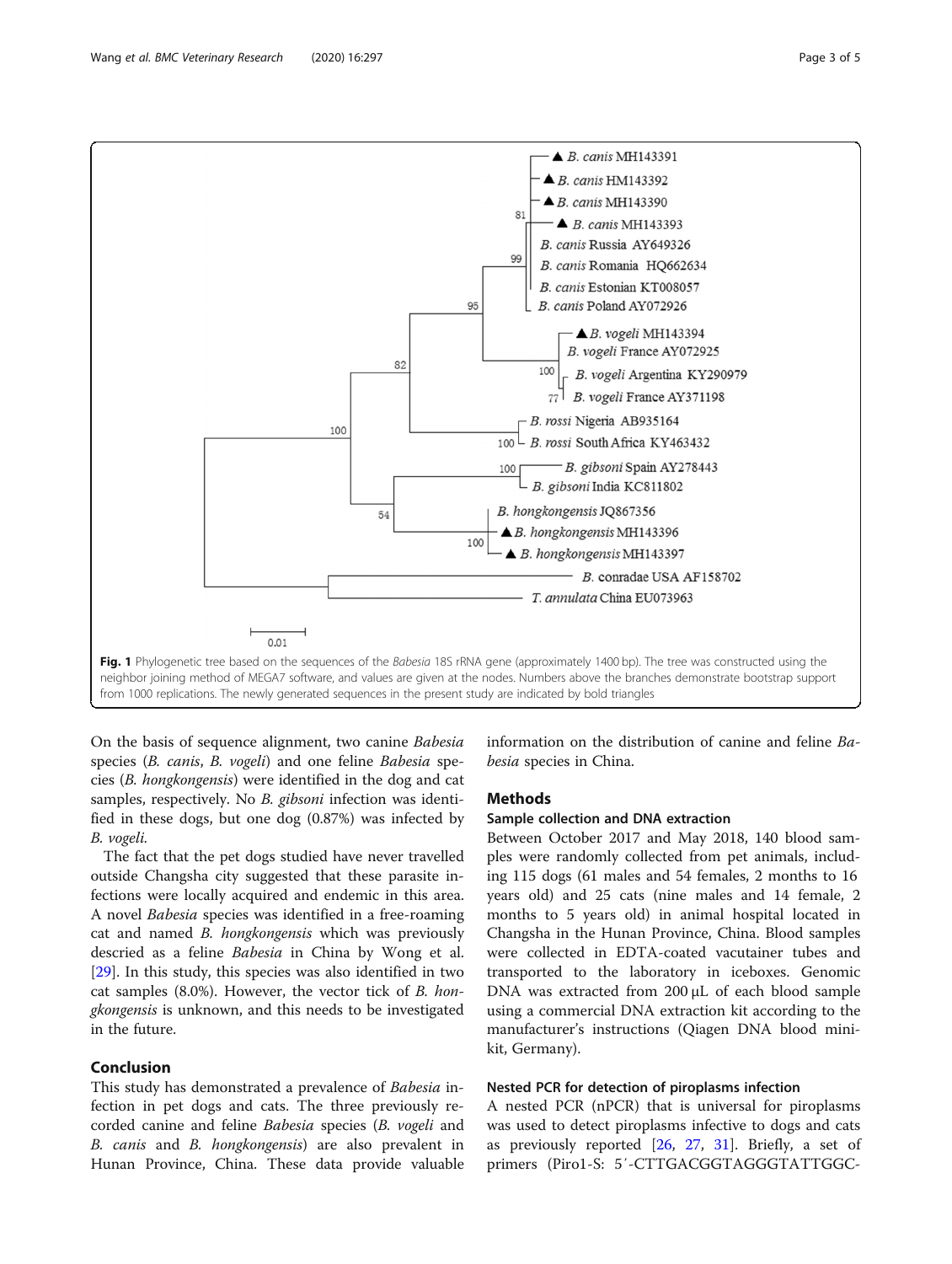<span id="page-3-0"></span>3′, Piro3-AS: 5′-CCTTCCTTTAAGTGATAAG GTTC AC-3′) was applied to amplify large size fragments of 18S rRNA in the first-round PCR [[31\]](#page-4-0). Moreover, genomic DNA of Babesia bovis and distilled water were used as positive control and the negative control, respectively. Furthermore, small size fragments were amplified using primers (Piro-A: 5′-TTAAATACGA ATGCCCCCAAC-3′ and Piro-B: 5′- ATTACCCAAT MCBGACACVGKG-3′) [\[18](#page-4-0), [19](#page-4-0), [26](#page-4-0), [27](#page-4-0), [31\]](#page-4-0). Positive amplicons were purified using a gel DNA purification kit (Zymo, USA), cloned into the pGEM-T Easy vector (Promega, USA). For each amplicon, three positive clones were sequenced using BigDye Terminator Mix (Genscript, Nanjing, China).

## PCR amplification of Babesia 18S rRNA gene fragments

To identify the species of piroplasm infecting pet animals, long fragments of the 18S rRNA gene were amplified from positive samples using a nested PCR assay [[26,](#page-4-0) [27\]](#page-4-0). For each amplicon, three positive clones were sequenced using the BigDye Terminator Mix (Tsingke Biological Technology, China).

#### Sequences analysis

The 18S rRNA gene sequences obtained in this study were subjected to blast analysis on the NCBI website using the BLASTn program. Representative sequences were deposited in the GenBank database.

A phylogenetic tree was inferred by neighbor joining method using MEGA 7.0 software based on the sequences obtained in this study and the 18S rRNA gene sequences of Babesia spp. previously submitted to GenBank.

#### Abbreviations

PCR: Polymerase chain reaction assay; rRNA: Ribosomal RNA; EDTA: Ethylene Diamine Tetraacetic Acid; NCBI: National Center for Biotechnology Information; bp: Base pair

#### Acknowledgments

Not applicable.

#### Authors' contributions

JW wrote the draft of the manuscript. GG, JL and HY designed the study and corrected the manuscript. JW, XW, HS, ZL and YL collected samples and carried out the molecular assays, respectively. All authors have read and approved the final version of the manuscript.

#### Funding

This study was financially supported by the National Key Research and Development Program of China (2016YFC1202000); the National Key R&D Program of China (2017YFD0501200); the ASTIP (CAAS-ASTIP-2016-LVRI); the 973 Program (2015CB150300); and the Jiangsu Co-innovation Center Program for Prevention and Control of Important Animal Infectious Disease and Zoonoses. The funding bodies play roles in sample collection, regents, molecular assays and manuscript writing.

#### Availability of data and materials

DNA sequences obtained in this study have been submitted to GenBank database (accession number: MH143375-MH143379, MH143381-MH143382, MH143390-MH143394, MH143396-MH143397).

#### Ethics approval and consent to participate

The present study was approved by the Animal Ethics Committee of the Lanzhou Veterinary Research Institute, Academy of Agricultural Sciences (CAAS) (Permit No. LVRIAEC-2018-001). All the procedures were conducted according to the Animal Ethics Procedures and Guidelines of the People's Republic of China.

Each of the pets' owners wrote consent and consented to this study.

#### Consent for publication

Not applicable.

#### Competing interests

The authors declare that they have no competing interests.

#### Author details

<sup>1</sup>State Key Laboratory of Veterinary Etiological Biology, Key Laboratory of Veterinary Parasitology of Gansu Province, Lanzhou Veterinary Research Institute, Chinese Academy of Agricultural Sciences, Xujiaping 1, Lanzhou, Gansu 730046, P. R. China. <sup>2</sup> Jiangsu Co-Innovation Center for the Prevention and Control of Important Animal Infectious Disease and Zoonosis, Yangzhou University, Yangzhou 225009, P. R. China.

#### Received: 6 February 2020 Accepted: 28 July 2020 Published online: 17 August 2020

#### References

- 1. Ayoob AL, Prittie J, Hackner SG. Feline babesiosis. J Vet Emerg Crit Care (San Antonio). 2010;20(1):90–7.
- 2. Baneth G, Cardoso L, Brilhante-Simoes P, Schnittger L. Establishment of Babesia vulpes n. sp. (Apicomplexa: Babesiidae), a piroplasmid species pathogenic for domestic dogs. Parasit Vectors. 2019;12(1):129.
- 3. Baneth G, Florin-Christensen M, Cardoso L, Schnittger L. Reclassification of Theileria annae as Babesia vulpes sp. nov. Parasit Vectors. 2015;8:207.
- 4. Boozer AL, Macintire DK. Canine babesiosis. Vet Clin North Am Small Anim Pract. 2003;33(4):885–904 viii.
- 5. Bosman AM, Oosthuizen MC, Peirce MA, Venter EH, Penzhorn BL. Babesia lengau sp. nov., a novel Babesia species in cheetah (Acinonyx jubatus, Schreber, 1775) populations in South Africa. J Clin Microbiol. 2010;48(8): 2703–8.
- 6. Bosman AM, Venter EH, Penzhorn BL. Occurrence of Babesia felis and Babesia leo in various wild felid species and domestic cats in southern Africa, based on reverse line blot analysis. Vet Parasitol. 2007;144(1–2):33–8.
- 7. Harris DJ. Naming no names: comments on the taxonomy of small piroplasmids in canids. Parasit Vectors. 2016;9(1):289.
- 8. Hartmann K, Addie D, Belak S, Boucraut-Baralon C, Egberink H, Frymus T, Gruffydd-Jones T, Hosie MJ, Lloret A, Lutz H, Marsilio F, Mostl K, Pennisi MG, Radford AD, Thiry E, Truyen U, Horzinek MC. Babesiosis in cats: ABCD guidelines on prevention and management. J Feline Med Surg. 2013;15(7): 643–6.
- 9. He L, Miao X, Hu J, Huang Y, He P, He J, Yu L, Malobi N, Shi L, Zhao J. First molecular detection of Babesia gibsoni in dogs from Wuhan, China. Front Microbiol. 2017;8:1577.
- 10. Hornok S, Kartali K, Takacs N, Hofmann-Lehmann R. Uneven seasonal distribution of Babesia canis and its two 18S rDNA genotypes in questing Dermacentor reticulatus ticks in urban habitats. Ticks Tick Borne Dis. 2016; 7(5):694–7.
- 11. Irwin PJ. Canine babesiosis: from molecular taxonomy to control. Parasit Vectors. 2009;2(Suppl 1):S4.
- 12. Irwin PJ. Canine babesiosis. Vet Clin North Am Small Anim Pract. 2010;40(6): 1141–56.
- 13. Kantso B, Svendsen CB, Jensen PM, Vennestrom J, Krogfelt KA. Seasonal and habitat variation in the prevalence of rickettsia helvetica in Ixodes ricinus ticks from Denmark. Ticks Tick Borne Dis. 2010;1(2):101–3.
- 14. Kelly PJ, Koster L, Li J, Zhang J, Huang K, Branford GC, Marchi S, Vandenplas M, Wang C. Survey of vector-borne agents in feral cats and first report of Babesia gibsoni in cats on St Kitts, West Indies. BMC Vet Res. 2017;13(1):331.
- 15. Kjemtrup AM, Conrad PA. A review of the small canine piroplasms from California: Babesia conradae in the literature. Vet Parasitol. 2006; 138(1–2):112–7.